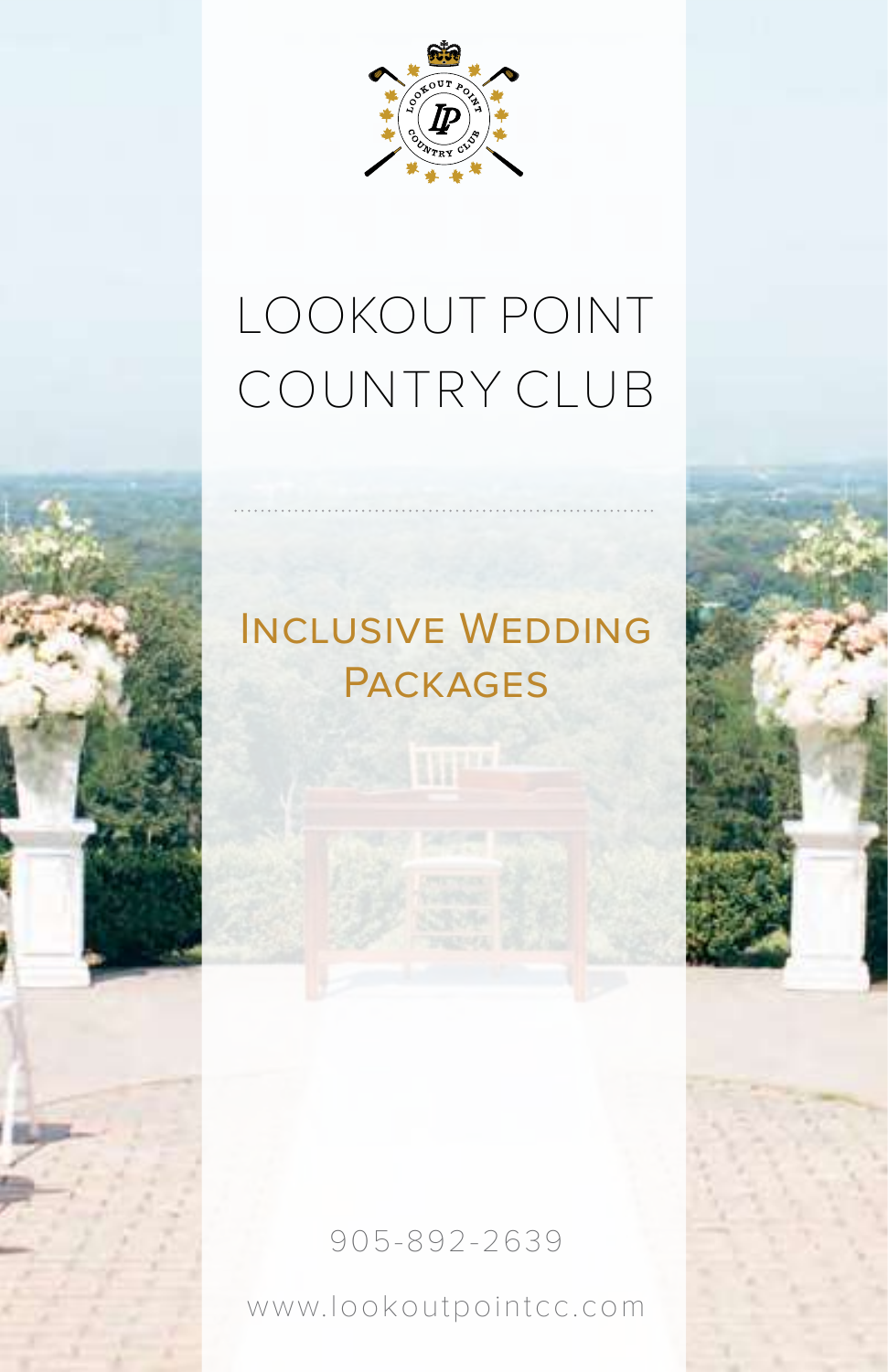



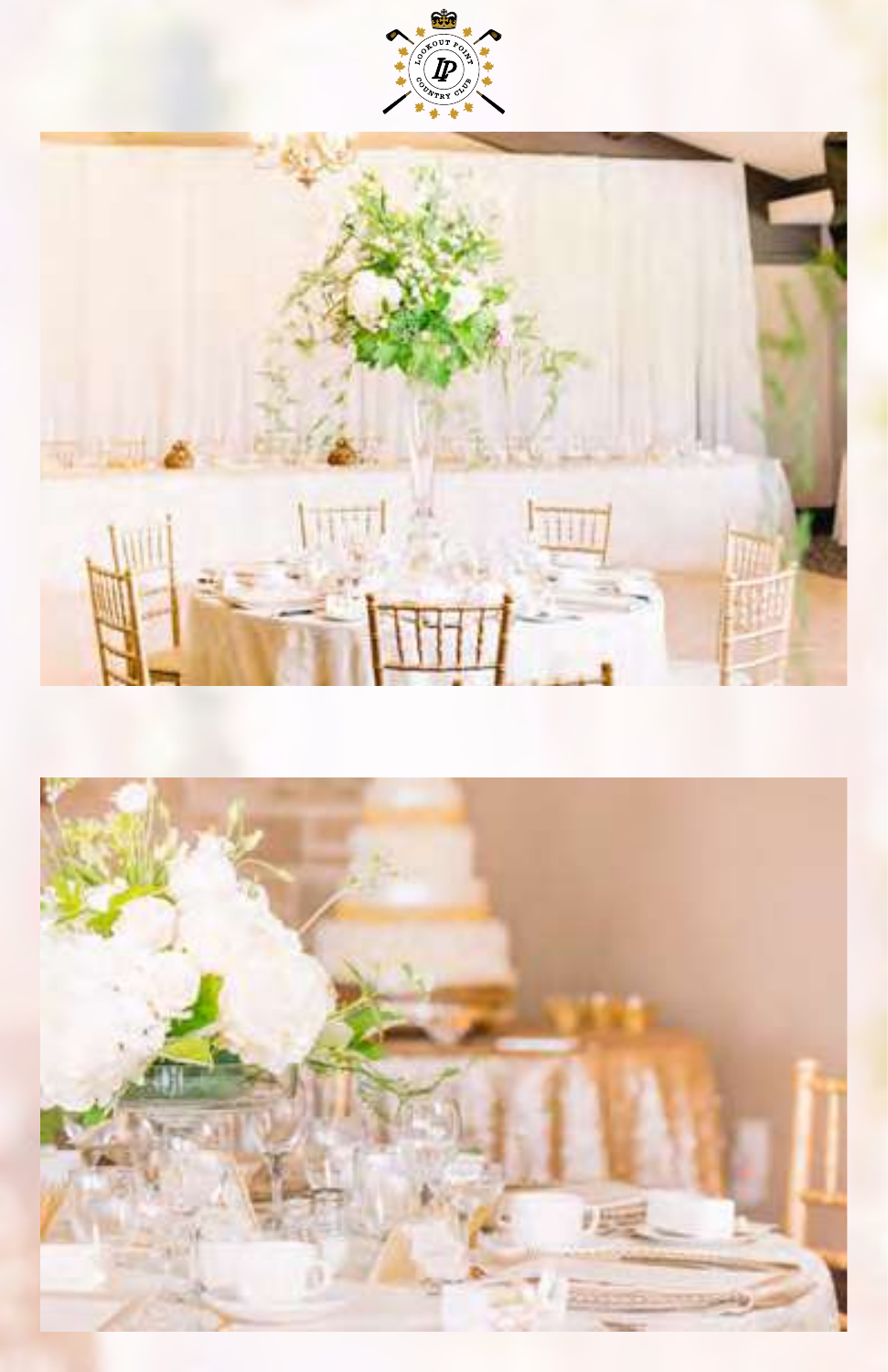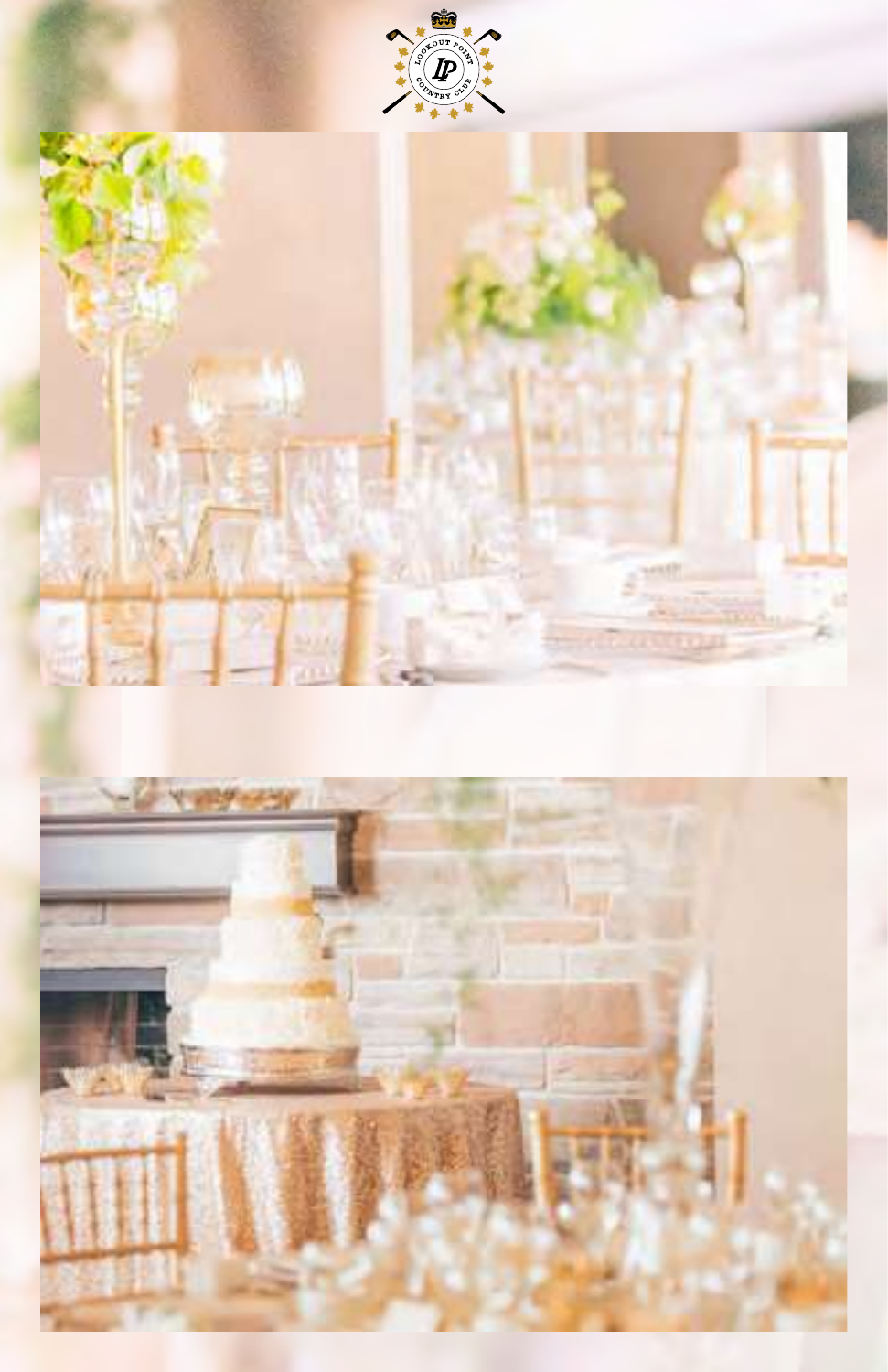

### CONGRATULATIONS!

On behalf of everyone at Lookout Point Country Club, congratulations on your engagement, and thank you for considering us to be the place where you share your special moment with your partner and loved ones.

No matter the time of year, we have the most beautiful view in the Niagara Region. Our incredible facility is able to accommodate to groups of all sizes.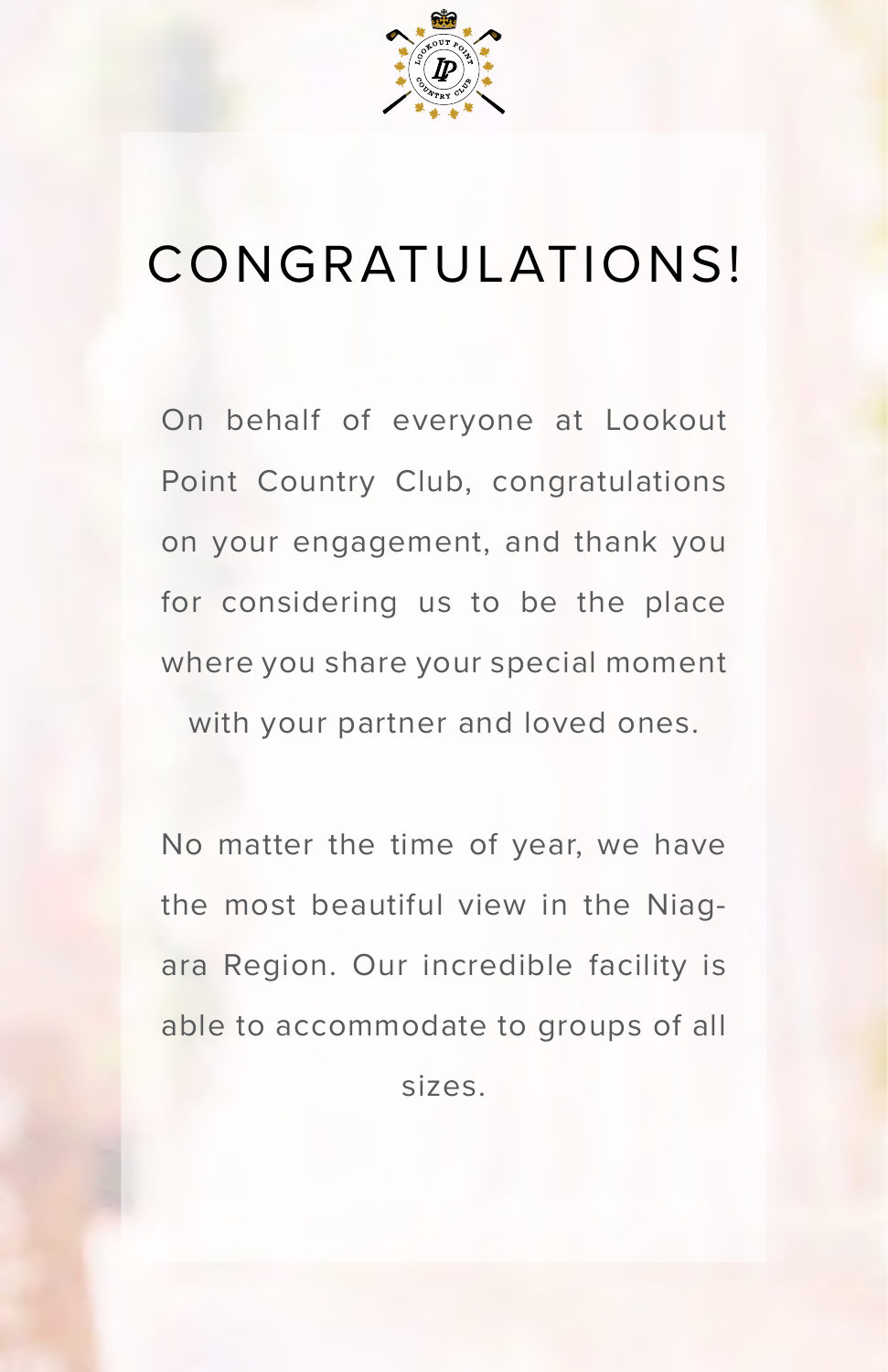

Our gorgeous McInnis Hall can accomodate up to 180 people.

No matter the space, we'll make sure your day is perfect. Our Executive

Chef prepares all meals using the influence of the season, and our Banquet Coordinator will look after all of your details leading up to and on the day of your event.

> Enjoy your day we'll take care of the rest!

Lookout Point Country Club

Sincerely,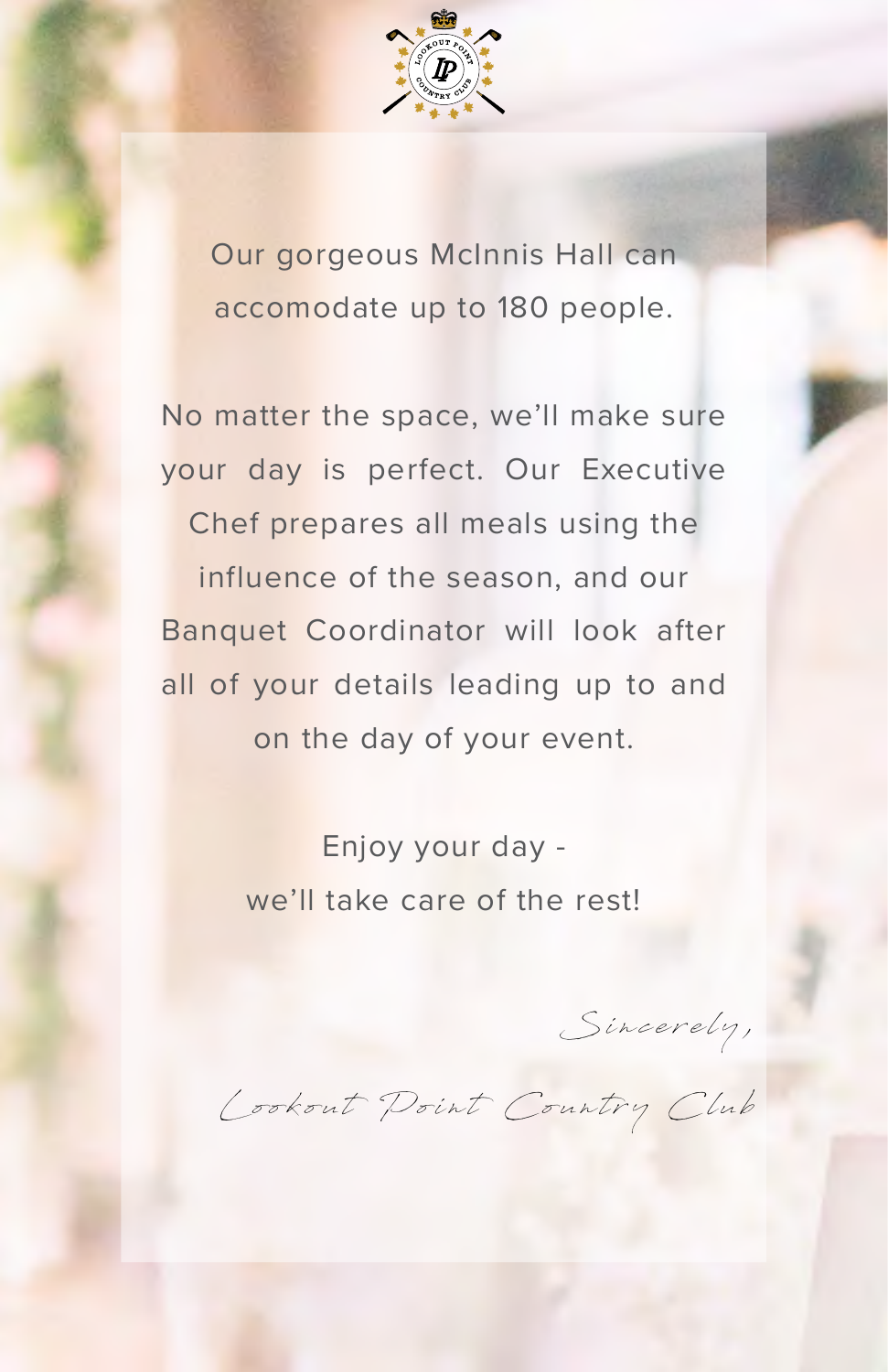

## OUR MAGNIFICENT PACKAGE

#### FIVE-HOUR BAR SERVICE

Assorted domestic bottled beer, 5 bar brands, unlimited red and white house wine poured during dinner, brandy, liqueurs and soft drinks. Sparkling toast is \$5 per person.

ONE-HOUR PASSED HORS D'OEUVRES service for your quests during cocktail hour.

#### FOUR-COURSE PLATED MEAL

of your choosing with wine service during dinner.

#### AFTER GLOW

Coffee and tea service station, fruit tray, wedding cake cutting. Mossimo's Pizza delivered at 10pm for \$4 per person.

FREE BRIDE & GROOM MENU TASTING FREE MEALS FOR CHILDREN 5 & UNDER AT RECEPTION LINENS FROM GALA DÉCOR.

#### \$160 per Person

PACKAGE INCLUDES GALA DECOR LINENS, 18% GRATUITY & 13% TAX. All pricing is for 110 person minimum on saturday, and 100 person minimum on Friday and Sunday. please inquire for november - april off-season pricing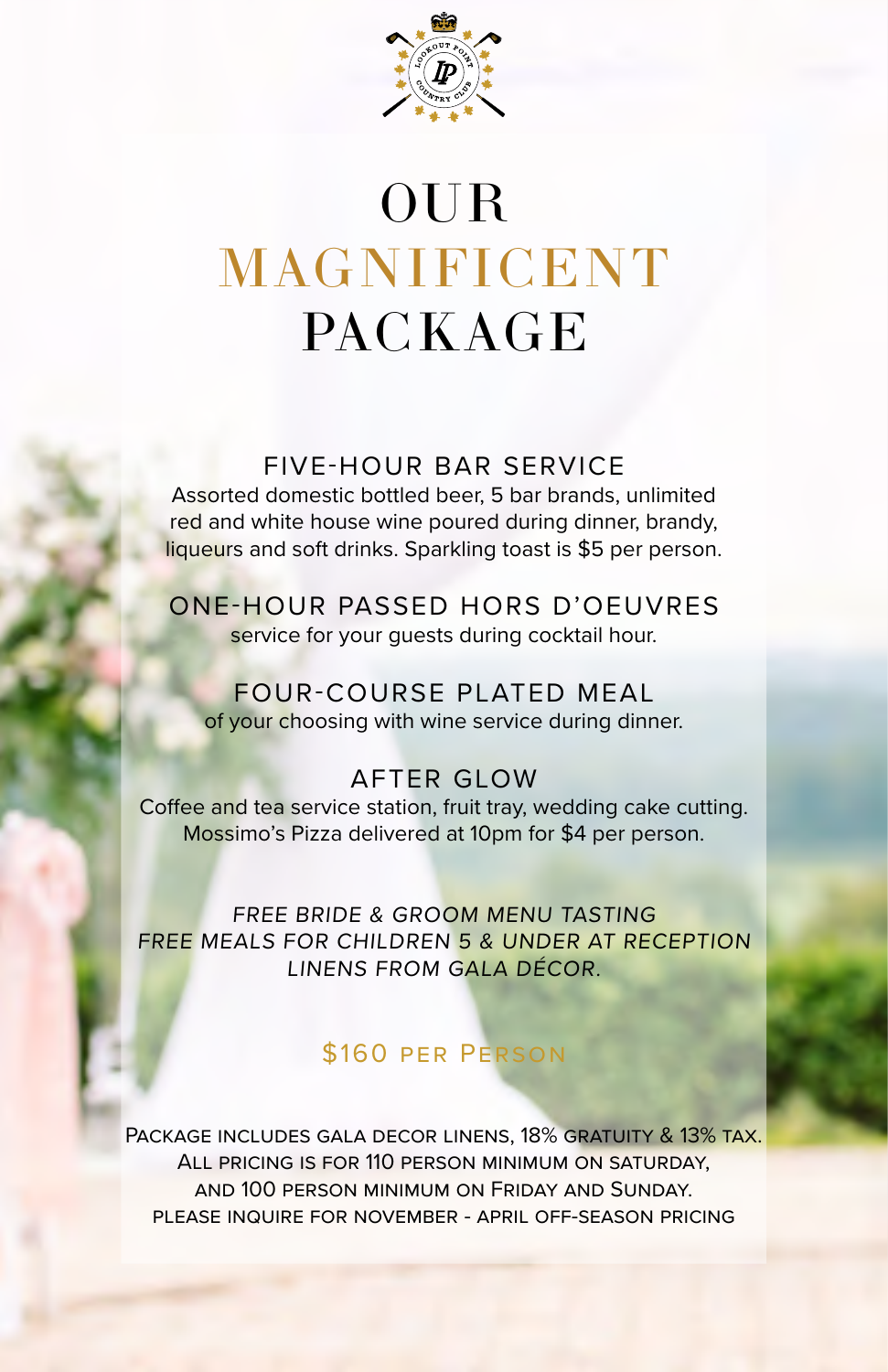

## **CUSTOMIZE** YOUR HORS D'OEUVRES

HORS D'OEUVRES HOUR Choose FOUR of the following from hot and cold selection:

#### HOT SELECTION

SHAVED ROAST BEEF ON A CROSTINI with horseradish cream and onion jam.

ARANCINI WITH MARINARA SAUCE & PARMESAN

AGED CHEDDAR AND APPLE TART

#### POLENTA FRIES

SPINACH & ARTICHOKE CROQUETTE

VEGETABLE SPRING ROLLS

CHICKEN SKEWERS WITH TZATZIKI

SHRIMP FRITTERS WITH SWEET THAI CHILI SAUCE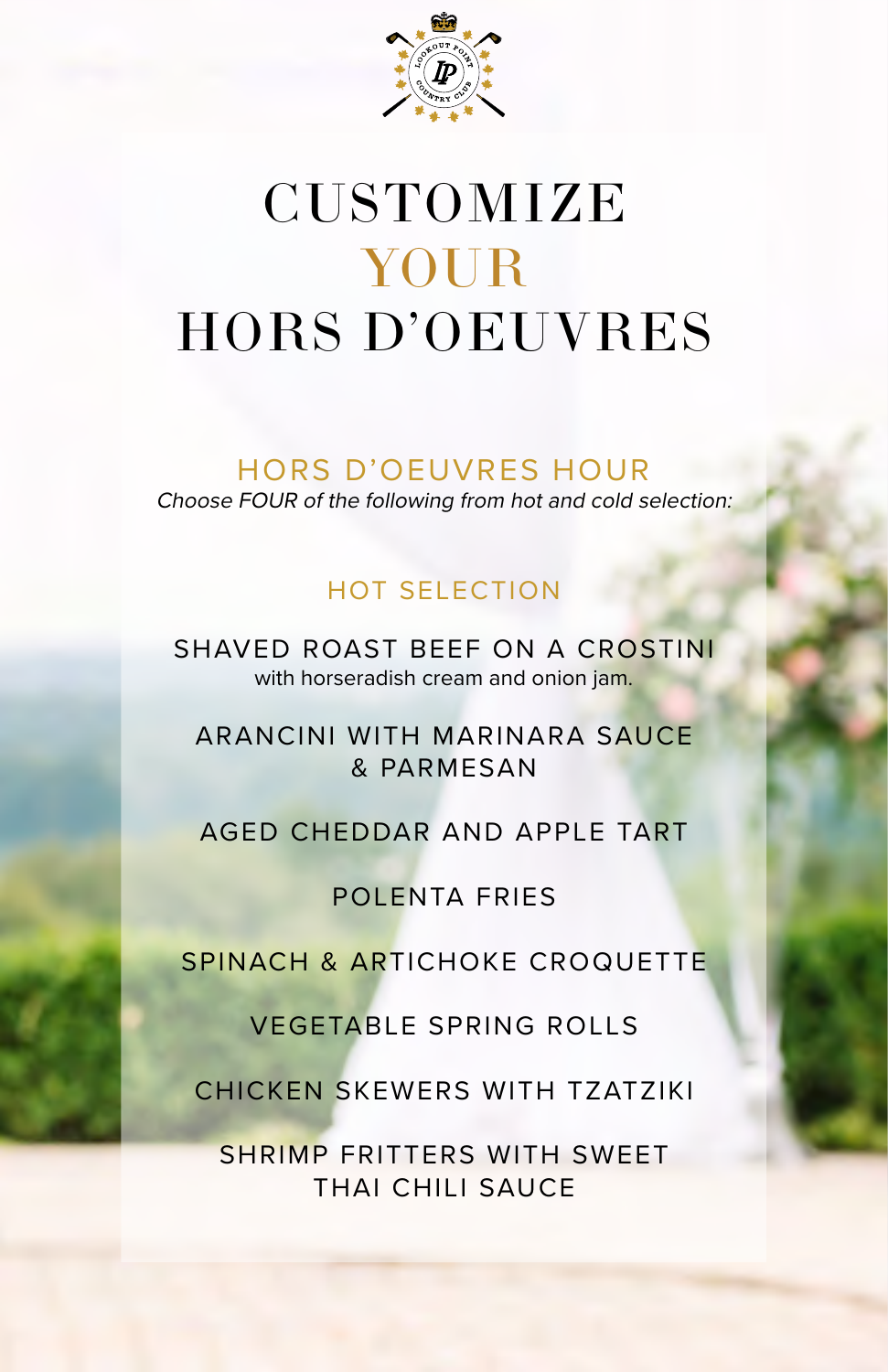

## **CUSTOMIZE** YOUR HORS D'OEUVRES

HORS D'OEUVRES HOUR CONT.

#### COLD SELECTION

GOAT CHEESE DOUGHNUTS WITH PROSCIUTTO

SMOKED SALMON RILLETTE ON A CROSTINI WITH PICKLED SHALLOT

MARINATED BEETS WITH GOAT CHEESE MOUSSE & CANDIED PECANS

MARINATED TOMATO & BOCCONCINI **SKEWERS** 

MINI MUSHROOM QUICHE

LEMON AND THYME RICOTTA & PEACH CROSTINI

JERK CHICKEN SALAD CUP WITH MANGO CHUTNEY

ANTIPASTO KABOB WITH SALAMI, BOCCONCINI, ONION, & ROASTED RED PEPPER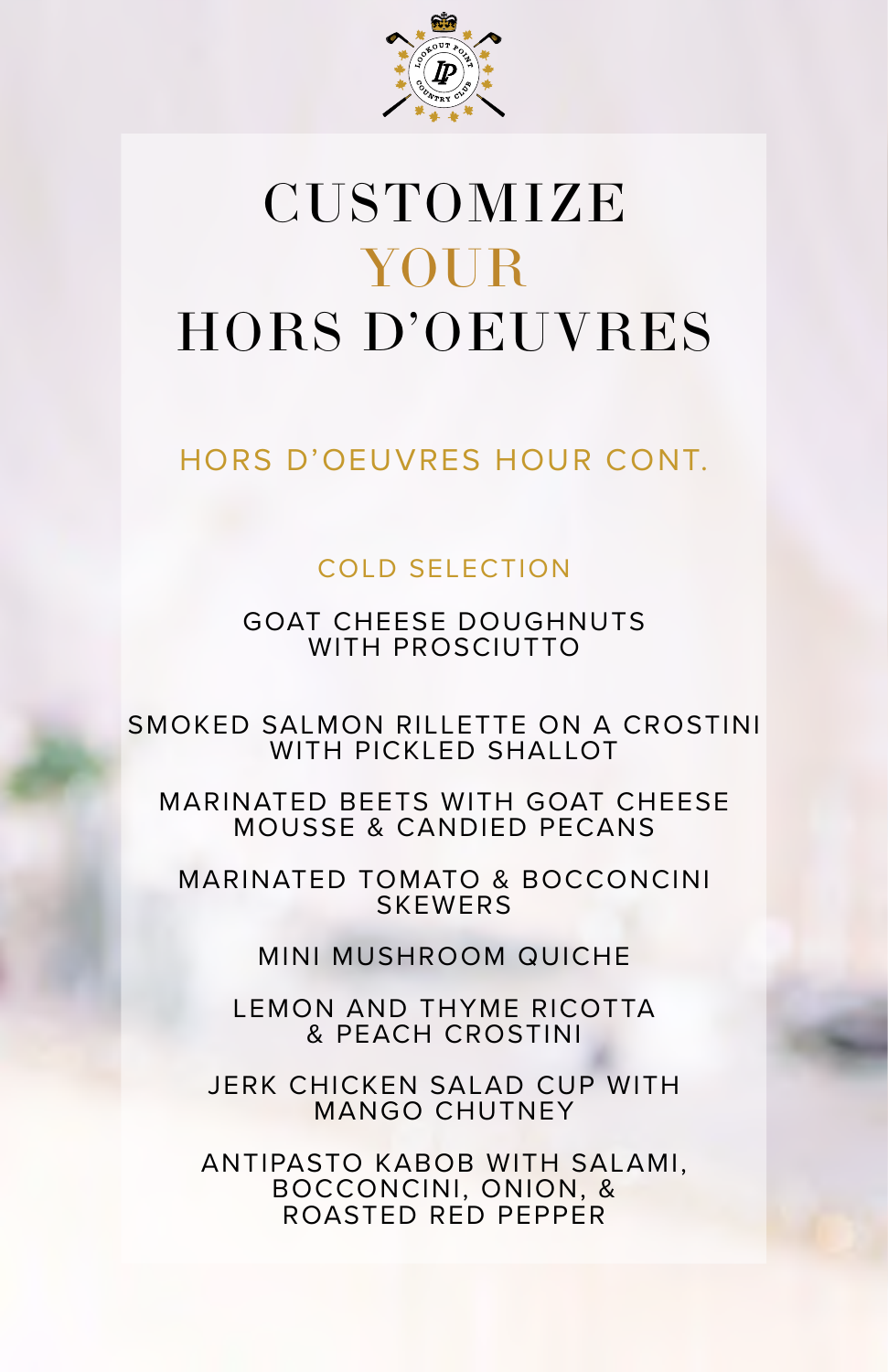

## **CUSTOMIZE** YOUR HORS D'OEUVRES

HORS D'OEUVRES HOUR CONT. Extra charge \$55 per dozen:

BEEF SLIDERS WITH AGED CHEDDAR ONION JAM & ROASTED GARLIC AIOLI

GRILLED LAMB LOLLIPOP WITH CHIMI CHURI

SEARED SCALLOP WITH BROWN BUTTER, CAPERS, AND CANDIED LEMON

### ANTIPASTO UPGRADE

\$8 PER PERSON SERVED DURING COCKTAIL HOUR. REPLACES HORS D'OEUVRES & FIRST COURSE.

INCLUDES

SLICED PROSCIUTTO, SALAMI, CAPICOLA, AGED WHITE CHEDDAR, GOAT CHEESE, BLUE CHEESE, BRIE, MARINATED EGGPLANT, ZUCCHINI, PICKLED ONIONS, ARANCINI, BRUSCHETTA, ASSORTED BREADS & CRACKERS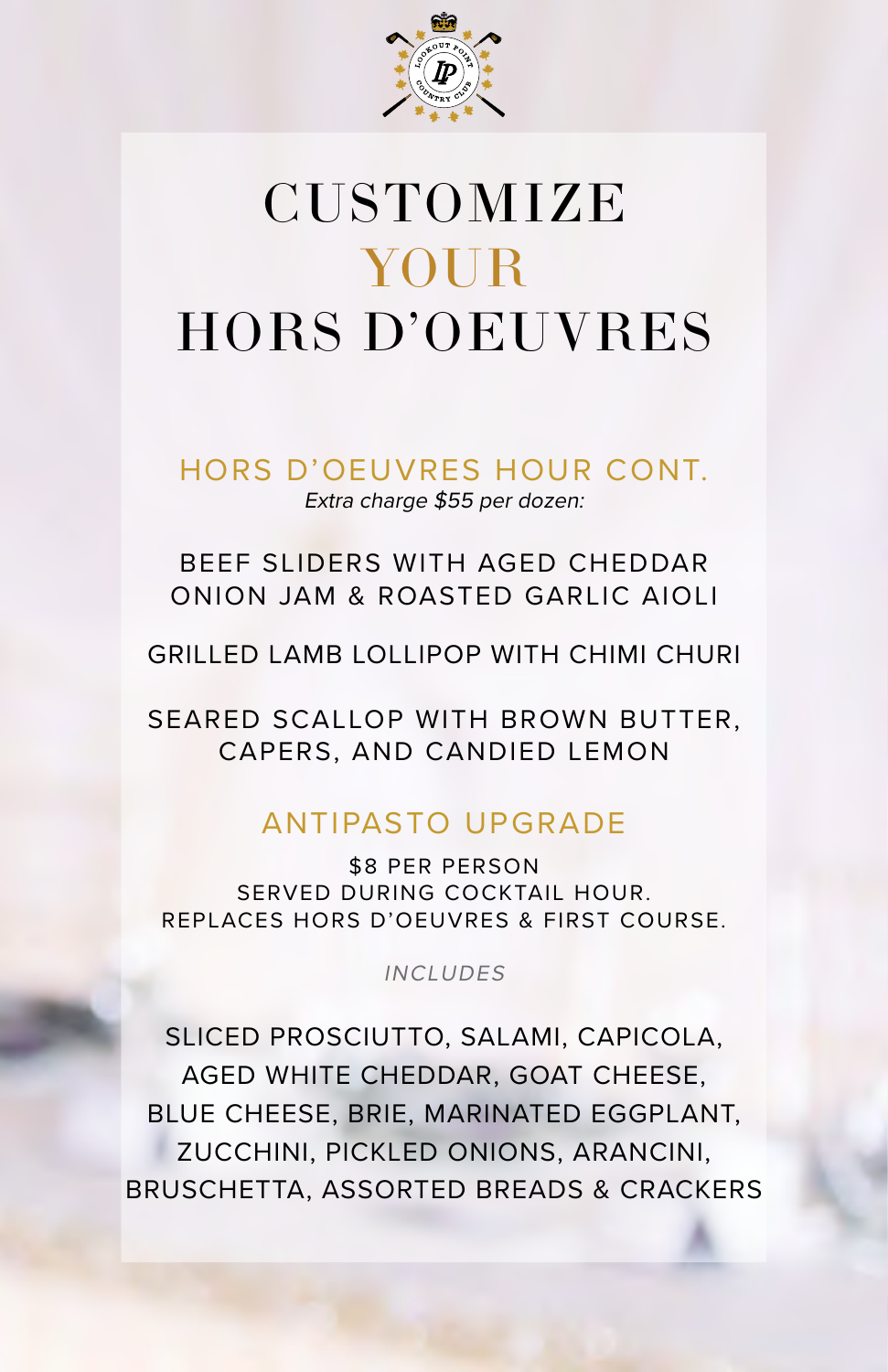

## **CUSTOMIZE** YOUR FIRST COURSE

#### APPETIZER, SOUP, OR SALAD Choose ONE of the following:

MIXED LETTUCES WITH JULIENNE VEGETABLES, CHERRY TOMATOES, WITH A LEMON THYME VINAIGRETTE

SALT ROASTED BEET SALAD WITH GOAT CHEESE, ARUGULA, SHAVED FENNEL & CANDIED PECANS WITH A MAPLE BALSAMIC VINAIGRETTE

HONEY GRILLED PEACH SALAD WITH RICOTTA, SHAVED ONION, WALNUTS, AND A LEMON THYME VINAIGRETTE

CLASSIC CAESAR SALAD

MAPLE CHIPOTLE BUTTERNUT SQUASH SOUP

SWEET PEA & HAM SOUP

CHILLED GAZPACHO SOUP

TOMATO & DILL SOUP

POTATO & LEEK SOUP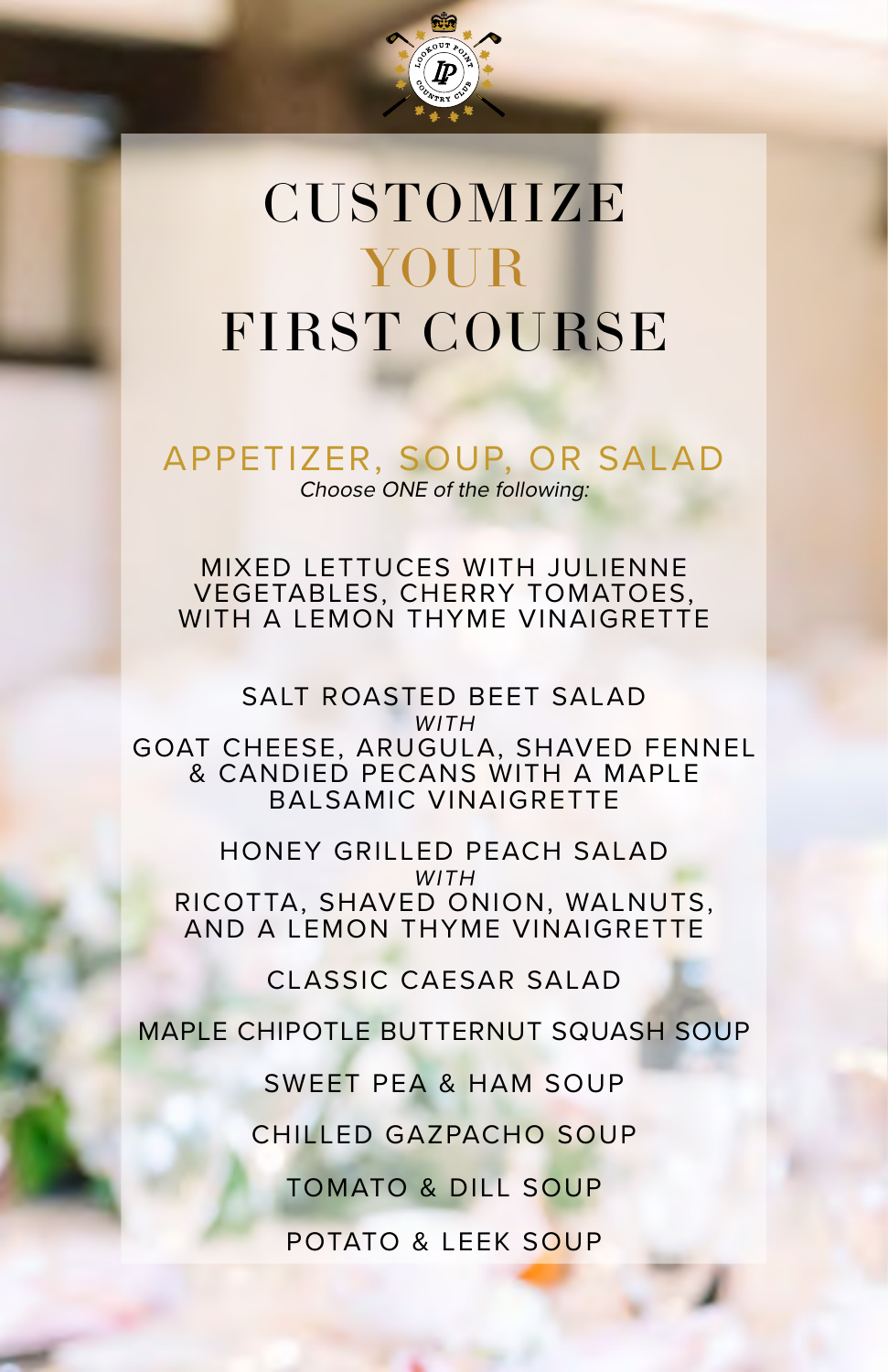

## **CUSTOMIZE** YOUR SECOND COURSE

### PASTA

Choose ONE of the following for all guests:

### PENNE

WITH TOMATO SAUCE OR ALFREDO SAUCE

### RIGATONI

MADE WITH CHORIZO, ROASTED WITH SAGE AND BROWN BUTTER SAUCE AND SPINACH \$3 PER PERSON

### CHEESE RAVIOLI WITH MUSHROOM ALFREDO SAUCE \$3 PER PERSON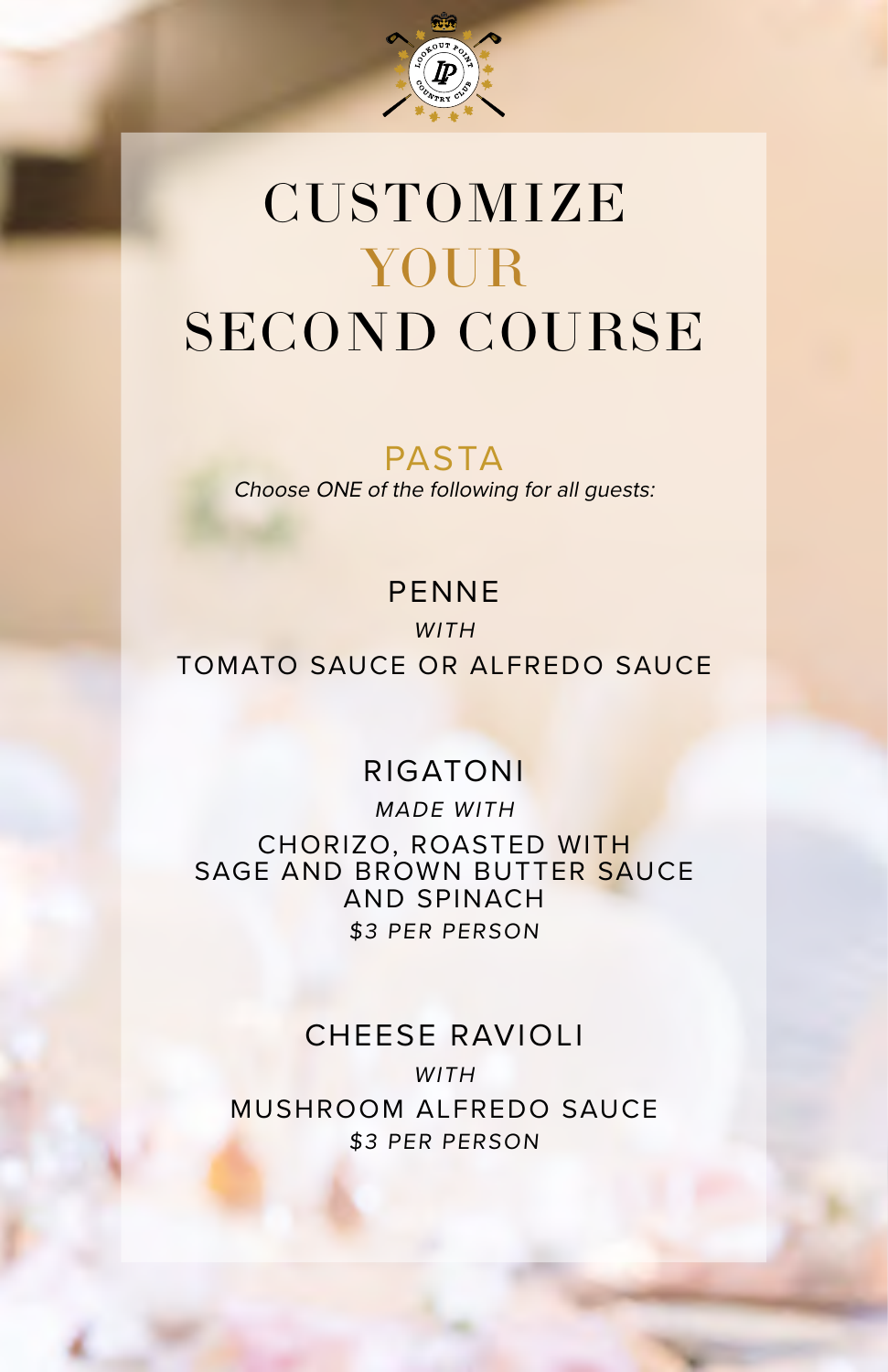

## **CUSTOMIZE** YOUR THIRD COURSE

Choose TWO of the following for all guests:

#### BEEF

ROAST AAA STRIPLOIN 8oz WITH HORSERADISH JUS

RED WINE BRAISED SHORT RIBS WITH ROSEMARY JUS

DIJON & HERB CRUSTED LAMB CHOP WITH RED WINE JUS \$7 PER PERSON

> GRILLED 8oz TENDERLOIN WITH ROSEMARY JUS \$7 PER PERSON

### **CHICKEN**

STUFFED CHICKEN SUPREME WITH SUNDRIED TOMATOES, GOAT CHEESE, & SPINACH WITH A PESTO CREAM SAUCE

> CONFIT CHICKEN LEG SERVED WITH THYME JUS

ROASTED CHICKEN SUPREME WITH THYME JUS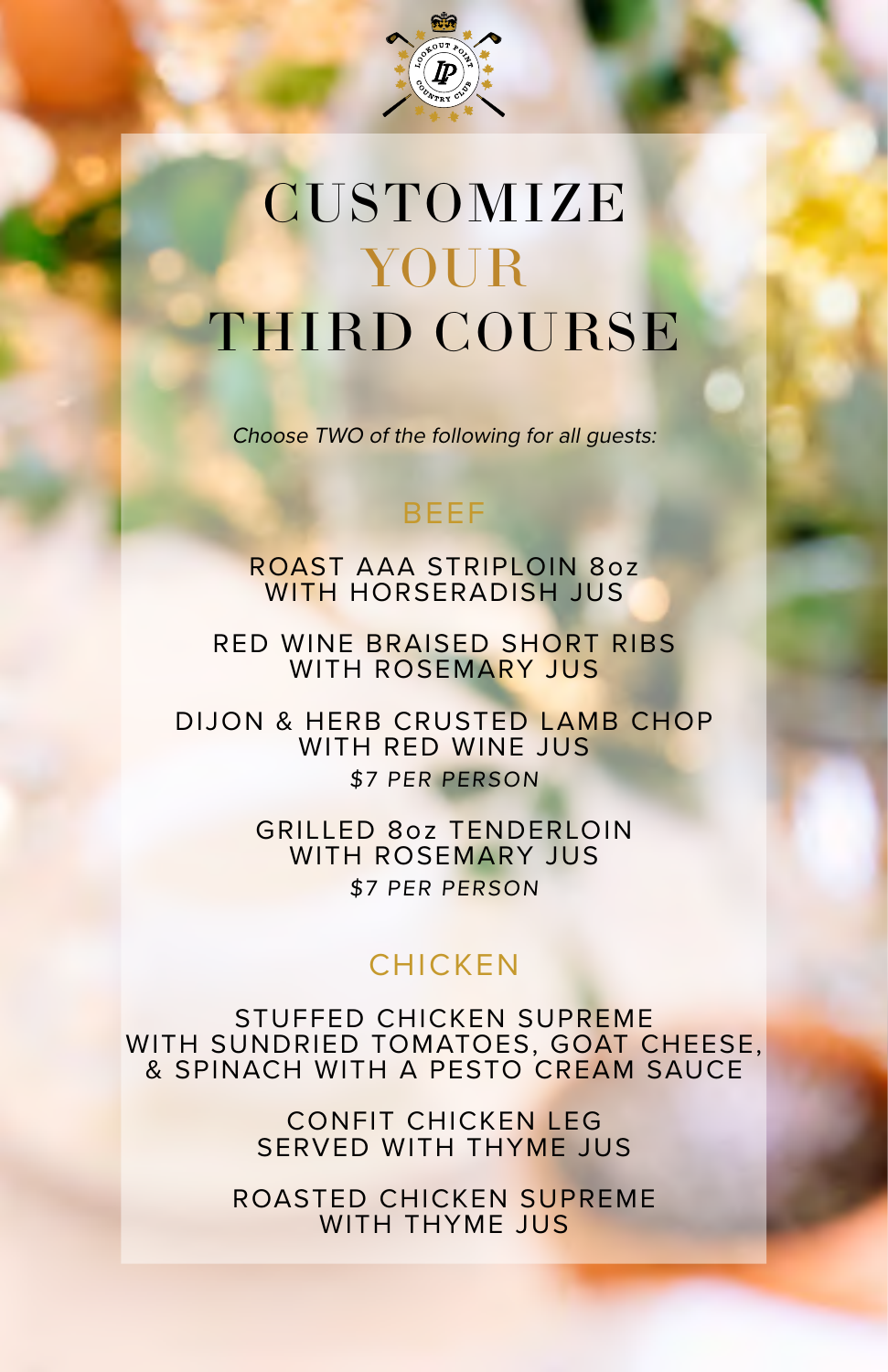

## **CUSTOMIZE** YOUR THIRD COURSE

#### FISH

SEARED SALMON WITH CHARDONNAY BEURRE BLANC

HERB CRUSTED COD WITH ROASTED MINI VINE TOMATOES

GRILLED SHRIMP & SCALLOP SKEWERS WITH MANGO SALSA

Choose ONE of the following for all guests:

HERB ROASTED MINI RED POTATOES CREAMY GARLIC MASHED POTATOES SMASHED POTATO CAKE WITH SCALLIONS

> THYME MUSHROOM RISOTTO \$4 PER PERSON

> > POMMES KENNEDY \$4 PER PERSON

Choose ONE of the following for all guests:

BUTTER CARROT AND GREEN BEANS GLAZED SEASONAL VEGETABLES GRILLED ZUCCHINI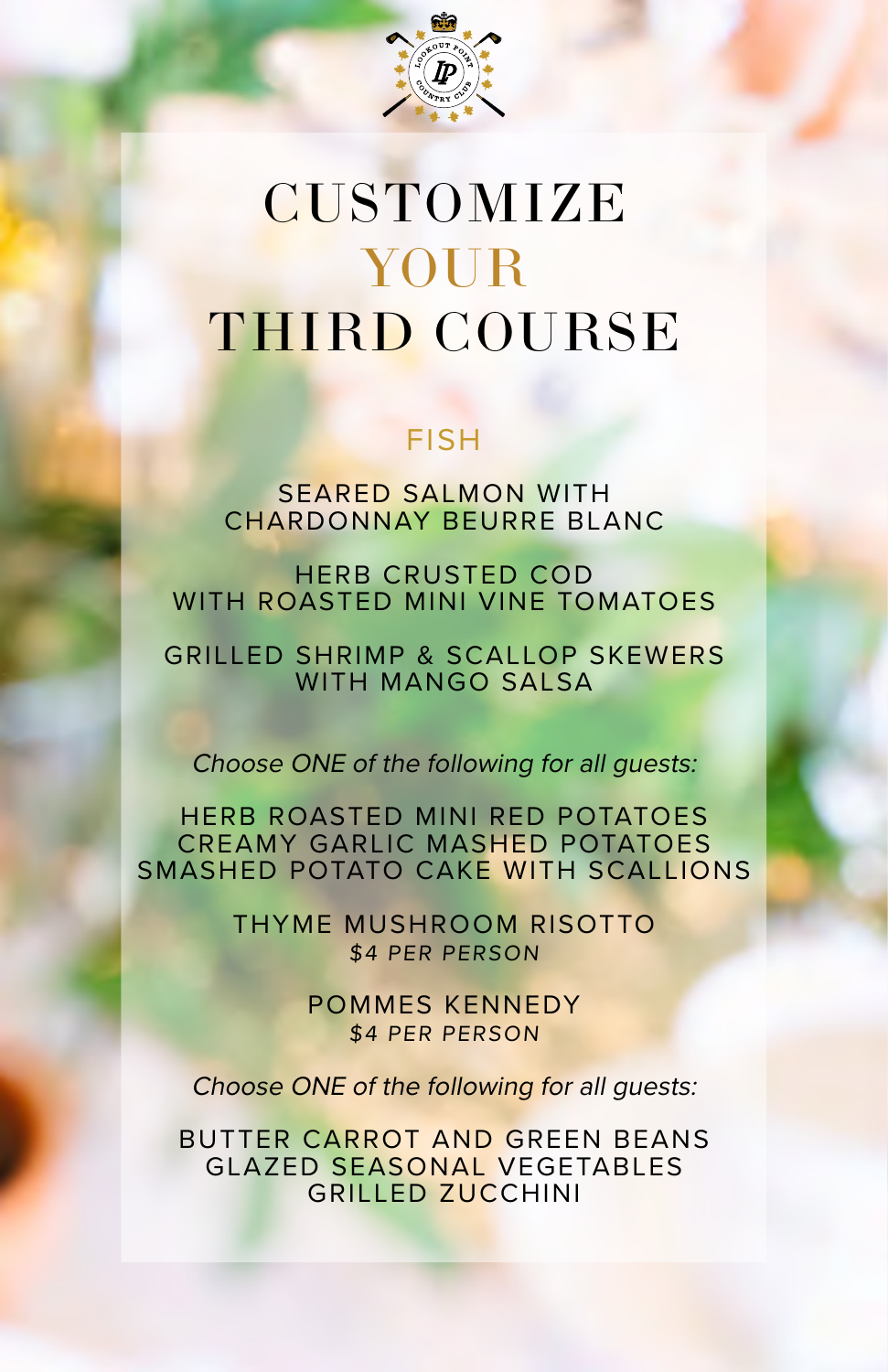

## **CUSTOMIZE** YOUR DESSERT

Coffee and tea service. Choose ONE of the following for all guests:

### STRAWBERRY SHORT CAKE WITH STRAWBERRY COULIS

### NEW YORK CHEESE CAKE

WITH BERRY COMPOTE

### CARROT CAKE

WITH CREAM CHEESE ICING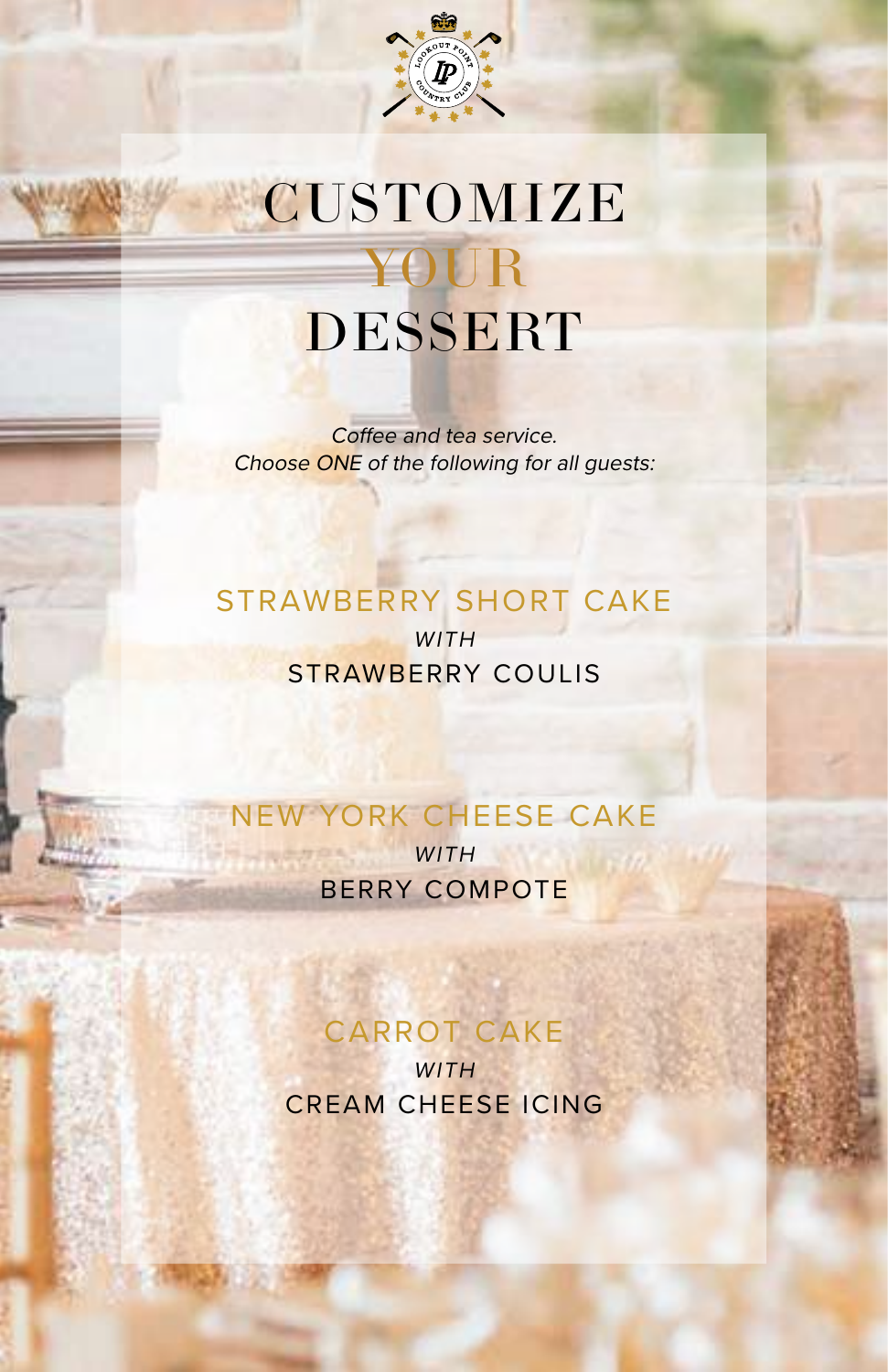

## **CEREMONY** PACKAGES

#### COURSE VIEW PATIO

\$1000 (with reception)

#### COURSE VIEW PATIO

\$1500 (ceremony only)

#### CHAIR RENTAL

\$4 per chair

#### SOCAN & Re:Sound FEES

THESE FEES ARE COLLECTED BY LOOKOUT POINT COUNTRY CLUB ON BEHALF OF THE SOCIETY OF COMPOSERS, authors, and music publishers and cannot BE WAIVED BY ANY COMPANY OR INDIVIDUAL. PLEASE ASK FOR DETAILS AT TIME OF BOOKING.

All prices are subject to change without notice.